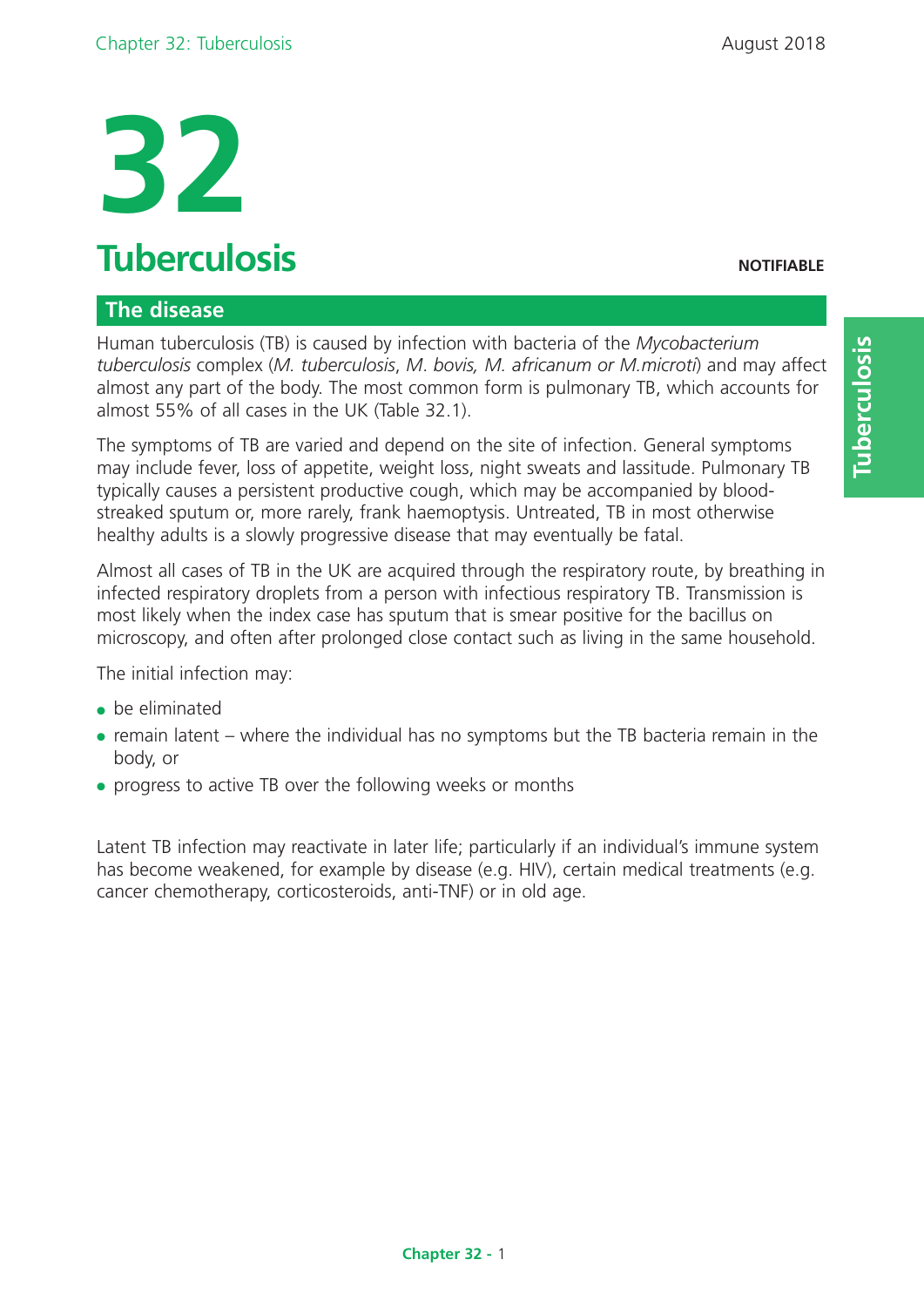Table 32.1 Site of disease in cases of TB occurring in the UK in order of frequency (Public Health England, Enhanced Tuberculosis Surveillance (ETS), (England Wales and Northern Ireland) and Enhanced Surveillance of Mycobacterial Infections (ESMI) (Scotland), data for 2015)

| Site of disease*           | <b>Number of cases</b> | % of cases ** |
|----------------------------|------------------------|---------------|
| Pulmonary                  | 3,330                  | 53.5          |
| Miliary                    | 192                    | 3.1           |
| Laryngeal                  | 19                     | 0.3           |
| Extra-pulmonary            | 2,894                  | 46.5          |
| Extra-thoracic lymph nodes | 1,420                  | 22.8          |
| Intra-thoracic lymph nodes | 810                    | 13.0          |
| Unknown extra-pulmonary    | 592                    | 9.5           |
| Pleural                    | 507                    | 8.2           |
| Other extra-pulmonary      | 422                    | 6.7           |
| Gastrointestinal           | 361                    | 5.8           |
| Bone-spine                 | 278                    | 4.5           |
| Bone- not spine            | 144                    | 2.3           |
| CNS- meningitis            | 160                    | 2.6           |
| Genitourinary              | 131                    | 2.1           |
| CNS- other                 | 122                    | 2.0           |
| Cryptic disseminated       | 57                     | 0.9           |

\* With or without disease at another site

\*\*Proportion of cases with known sites of disease (6,224), total exceeds 100% due to disease at more than one site

CNS- Central Nervous system

# **History and epidemiology of the disease**

Over most of the last century notifications of TB declined in the UK (Figure 32.1). In 1913, the first year of statutory notification, 117,139 new TB cases were recorded in England and Wales and this gradually declined to a low of 5,086 cases in 1987. In the late 1980s this trend reversed with TB activity rising by 65% with a peak of 8,411 newly reported TB cases in 2011. Since then activity has declined again, with 5,874 new cases reported in 2015 in England and Wales. In the UK, there has been a year-on-year decline in the number and incidence of TB cases between 2011 and 2015, down to an incidence of 9.6 per 100,000 (6,240 cases).

The resurgence of TB in the late 1980s in some parts of the UK was associated with a change in the epidemiology. Over the last 50 years, the burden of TB has shifted from the whole population to specific high risk groups. Rates of TB are higher in some non-UK born communities, mainly by virtue of their connection to parts of the world where TB is highly prevalent. In 2015, almost three-quarters of UK patients diagnosed with TB were born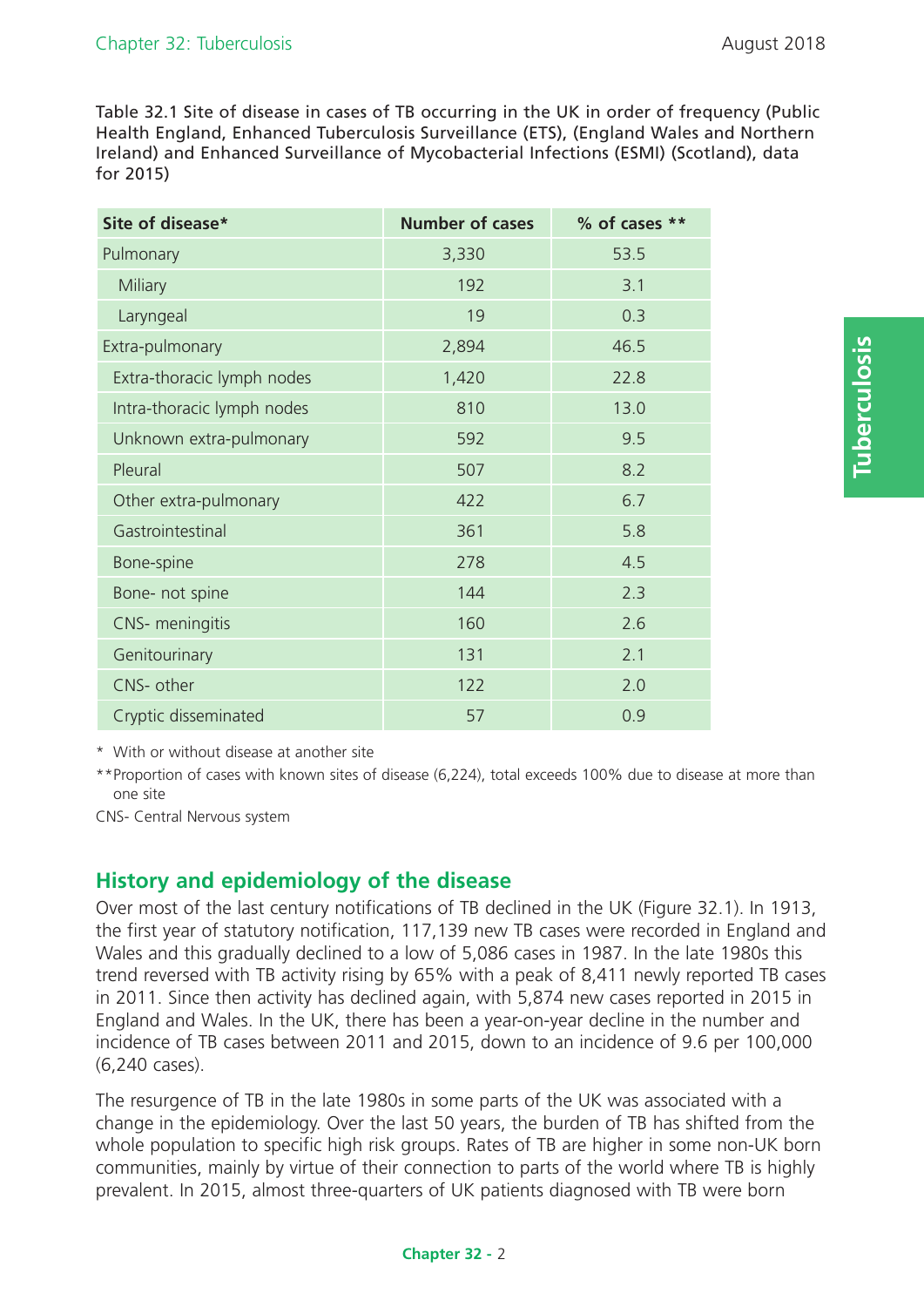abroad and cases are largely concentrated in urban areas. Social factors such as homelessness, alcohol misuse, drug misuse and a history of incarceration also significantly increase the risk of acquiring TB. The epidemiological changes in the UK in the last 25 years have occurred against a background of deteriorating TB control in many parts of the world that led the World Health Organization (WHO) to declare TB a global public health emergency in 1993. Since then, several global TB strategies have been launched and in recent years some global progress in TB control has been made.

In the UK, TB mortality decreased rapidly after effective chemotherapy became available in the 1940s and the introduction of a routine adolescent Bacillus Calmette-Guérin (BCG) vaccination programme in 1953. However, between 2001 and 2014 there were still between 387 and 518 TB deaths each year in the UK (data from Public Health England). Although levels of drug-resistant and multidrug-resistant (MDR) TB remain low in the UK, the proportion of MDR/rifampicin resistant (RR)-TB increased slightly between 2000 (1.3%) and 2011 (1.8%), but has since decreased to 1.5% in 2015 (Public Health England 2016).





# **The BCG immunisation programme**

The BCG immunisation programme was introduced in the UK in 1953 and has undergone several changes in response to changing trends in TB epidemiology. The programme was initially targeted at children of school-leaving age (then 14 years), as the peak incidence of TB was in young, working-age adults.

By the 1960s, TB rates in the UK born population had declined significantly, with the burden of TB shifting to new migrants from high-prevalence countries, and their families. Recommendations were made, therefore, to protect the children of new entrants, wherever they were born, at the earliest opportunity. As part of this, a selective neonatal BCG immunisation programme was introduced to protect infants born in the UK to parents from high-prevalence countries by vaccinating them shortly after birth.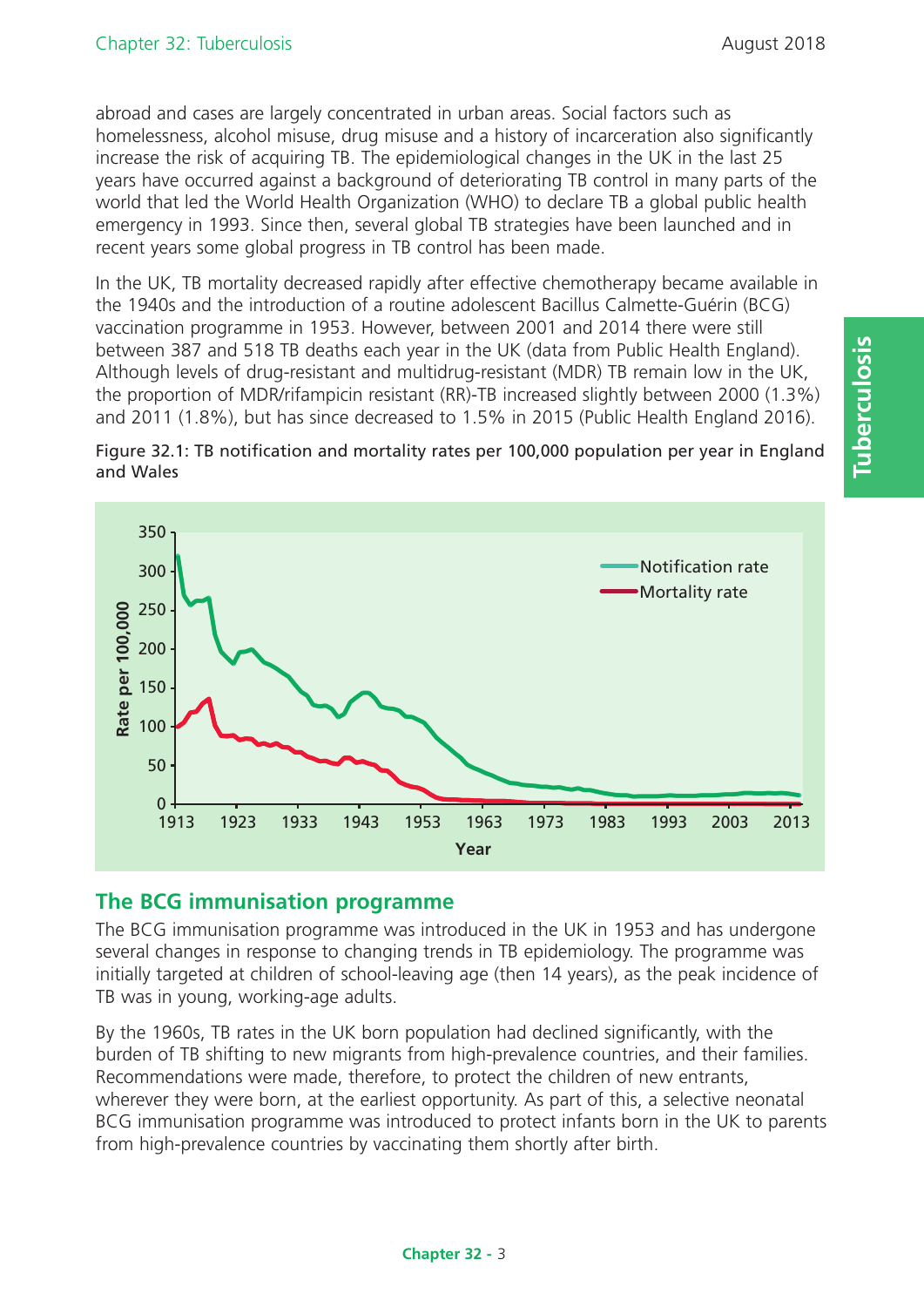By the 1990s, uptake of BCG in schoolchildren aged 10–14 years was around 70%; a further 8% were exempt from immunisation as they were already tuberculin-positive (Department of Health). In 2005, following a continued decline in TB incidence in the UK born population, the adolescent programme was stopped. The BCG immunisation programme is now a risk-based programme, the key part being a neonatal programme targeted at those children most at risk of exposure to TB, aiming to protect them in particular from the more serious childhood forms of the disease.

# **The Bacillus Calmette-Guerin (BCG) vaccine**

BCG vaccine contains a live attenuated strain derived from *M. bovis*. BCG Vaccine AJV (AJ Vaccines) is the only licensed vaccine in the UK. It contains the Danish strain 1331. BCG vaccine does not contain thiomersal or any other preservatives.

International studies of the effectiveness of BCG vaccine have given widely varying results, ranging from no protection to between 70 to 80% protection as evaluated in UK school children (Sutherland and Springett, 1987, Rodrigues *et al*., 1991). However, metaanalyses have shown the vaccine to be 70 to 80% effective against the most severe forms of the disease, such as TB meningitis in children (Rodrigues *et al*., 1993). It is less effective in preventing respiratory disease, which is the more common form in adults. Protection has been shown to last for at least 15 years (WHO, 1999), with more recent studies showing protection may last up to 60 years (Aronson *et al*., 2004, Nguipdop-Djomo *et al*., 2016). Data on duration of protection after this time are limited, but protection may wane with time.

There are few data on the protection afforded by BCG vaccine when it is given to adults (aged 16 years or over), and virtually no data for persons aged 35 years or over.

BCG is not usually recommended for people aged over 16 years, unless the risk of exposure is great (e.g. healthcare or laboratory workers at occupational risk through direct clinical contact with patient diagnosed with TB or contact with infectious TB materials)

## **Storage of BCG Vaccine AJV**

The unreconstituted vaccine and its diluent should be stored in the original packaging at +2°C to +8°C and protected from light. If the vaccine and/or diluent has been frozen, it must not be used.

The vaccine should be reconstituted with the diluent supplied by the manufacturer and used immediately. Unused reconstituted vaccine should be discarded after four hours. The vaccine is usable for up to four hours at room temperature after reconstitution.

# **Presentation of BCG Vaccine AJV**

The vaccine is a freeze-dried powder for suspension for injection. BCG Vaccine AJV is supplied in a glass vial containing the equivalent of 10 adult or 20 infant doses, fitted with a bromobutyl rubber stopper which does not contain latex. The powder must be reconstituted with 1ml of the diluted Sauton AJV diluent which is supplied separately.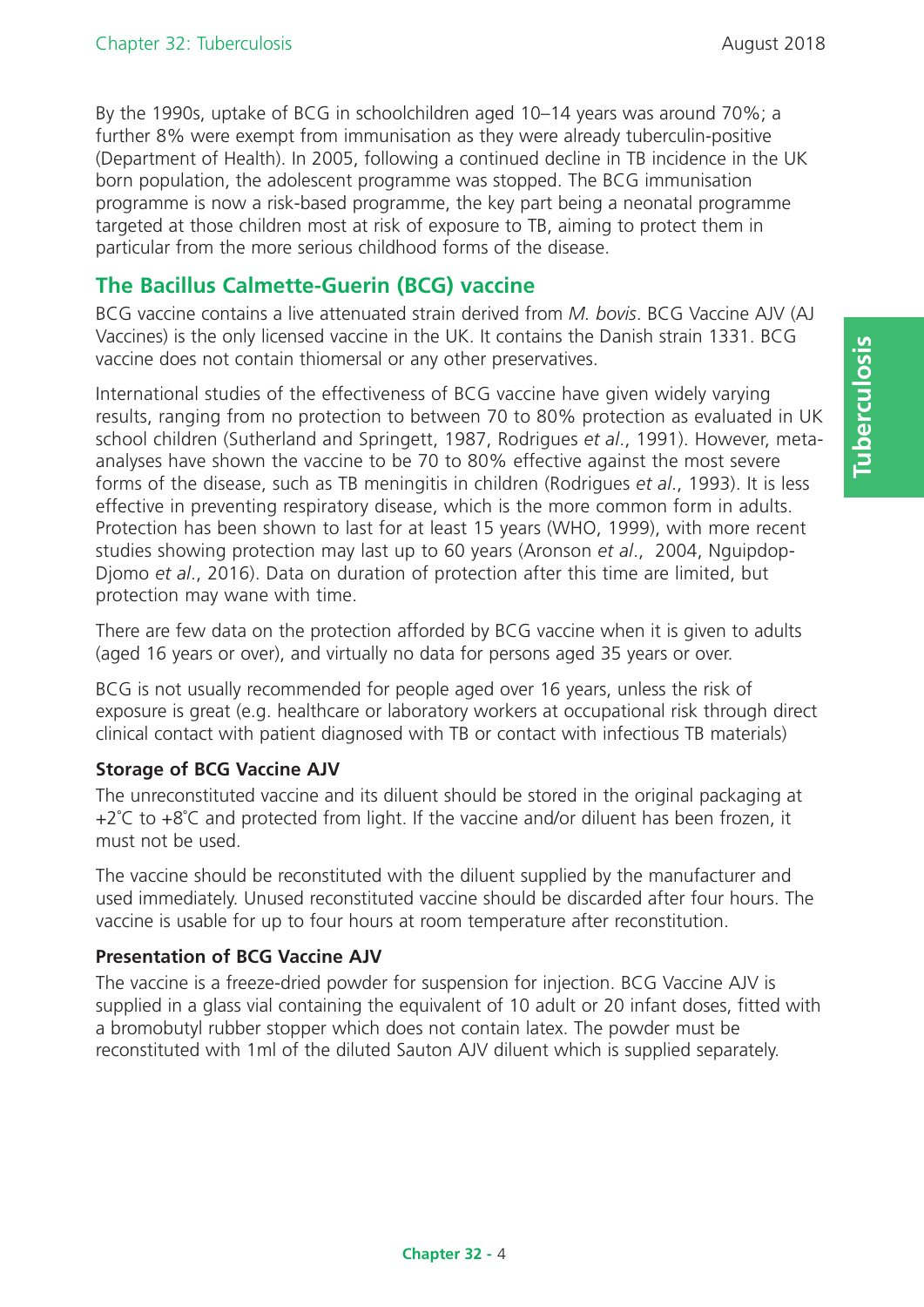## **Administration of BCG vaccination**

In all cases, BCG vaccine must be administered strictly intradermally, normally into the lateral aspect of the left upper arm at the level of the insertion of the deltoid muscle (just above the middle of the left upper arm – as recommended by WHO). Sites higher on the arm, and particularly the tip of the shoulder, are more likely to lead to keloid formation and should be avoided. Jet injectors and multiple puncture devices should not be used.

To ensure correct intradermal administration, the needle size is important. The intradermal technique is the most accurate method of administration because the dose can be measured precisely and the administration can be controlled. Correct administration ensures that adverse reactions are minimised

The upper arm should be positioned approximately 45˚ to the body. This can be achieved in older children and adults if the hand is placed on the hip with the arm abducted from the body, but in infants and younger children this will not be possible. For this age group, the arm must be held firmly in an extended position (see Chapter 4).

If the skin is visibly dirty it should be washed with soap and water. The vaccine is administered through either a specific tuberculin syringe or, alternatively, a 1ml graduated syringe fitted with a 26G 10mm (0.45mm x 10mm) needle for each individual. The correct dose (see below) of BCG vaccine should be drawn into the tuberculin syringe and the 26G short bevelled needle attached to give the injection. The needle must be attached firmly and the intradermal injection administered with the bevel facing up.

The immuniser should stretch the skin between the thumb and forefinger of one hand and with the other slowly insert the needle, with the bevel upwards, about 3mm into the superficial layers of the dermis almost parallel with the surface. The needle can usually be seen through the epidermis. A correctly given intradermal injection results in a tense, blanched, raised bleb, and considerable resistance is felt when the fluid is being injected. A bleb is typically of 7mm diameter following a 0.1ml intradermal injection, and 3mm following a 0.05ml intradermal injection. If little resistance is felt when injecting and a diffuse swelling occurs as opposed to a tense blanched bleb, the needle is too deep. The needle should be withdrawn and reinserted intradermally before more vaccine is given

#### **No further immunisation should be given in the arm used for BCG immunisation for at least three months because of the risk of regional lymphadenitis. The individual/parent/carer must always be advised of the normal reaction to the injection and about caring for the vaccination site (see below).**

Live vaccines, such as rotavirus, live attenuated influenza vaccine (LAIV), oral typhoid vaccine, yellow fever, varicella, zoster and MMR can be administered at any time before or after BCG vaccination (Public Health England 2015). (See Chapter 6)

#### **Dosage and schedule of BCG Vaccine AJV**

A single dose of:

0.05ml for infants under 12 months

0.1ml for children aged 12 months or older and adults

The content of a vial of reconstituted BCG Vaccine AJV, is sufficient for either 10 or 20 declared doses, although the actual number of doses that can be extracted in practice may be lower. The extractable number of doses that can be removed from the vial of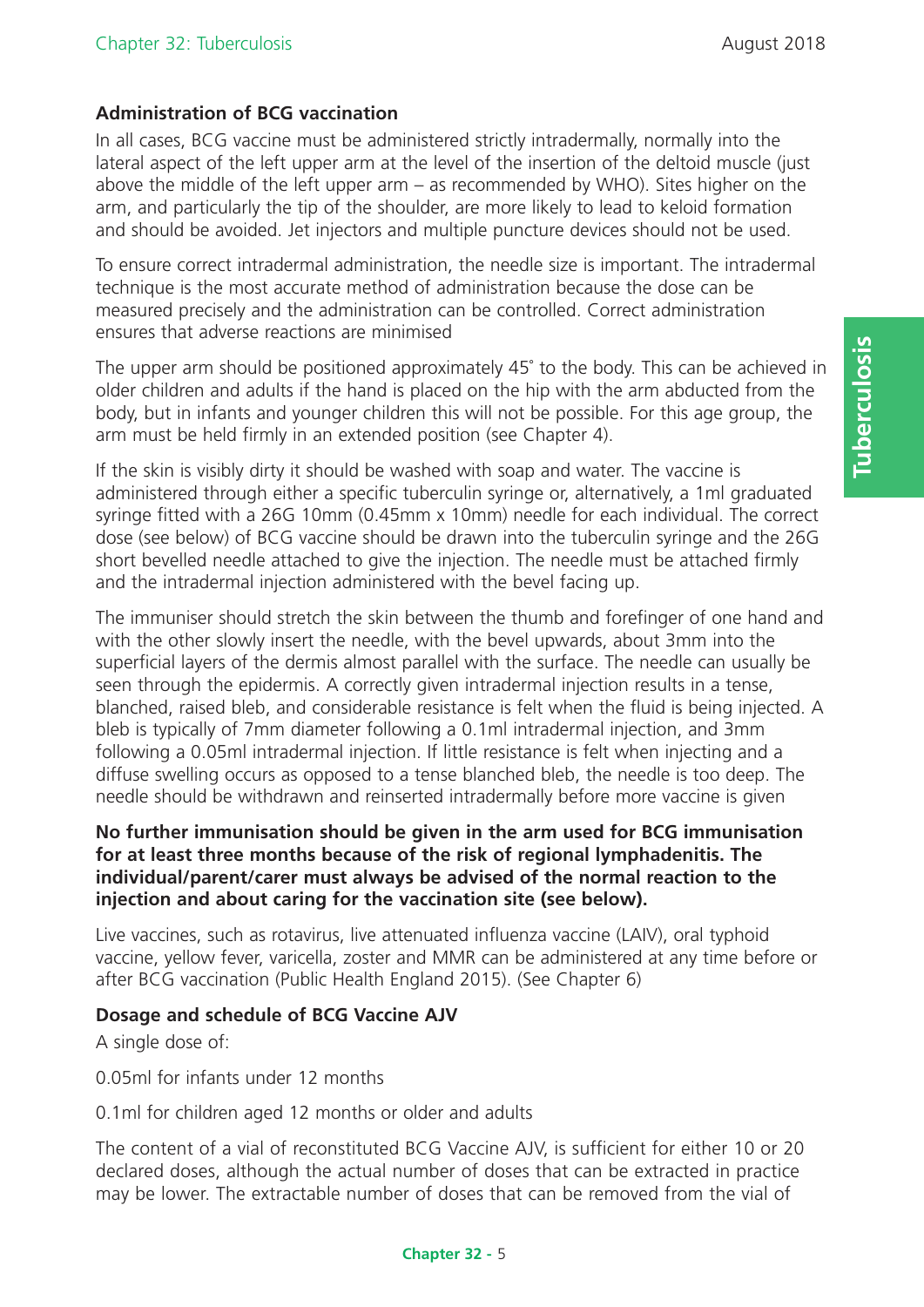reconstituted BCG Vaccine AJV depends on the specific type of syringe and needle used as well as on the surplus of vaccine, removed by the individual vaccine administrator during vaccination.

# **Disposal**

BCG vaccine waste should be disposed of in accordance with the recommendations for waste classified as potentially cytotoxic / cytostatic (in a purple-lidded container).

Equipment used for immunisation, including used vials, ampoules, or discharged vaccines in a syringe, should be disposed of safely in a UN-approved puncture-resistant 'sharps' box, according to local authority regulations and guidance in the technical memorandum 07-01: Safe management of healthcare waste (Department of Health, 2013).

# **Recommendations for the use of the vaccine**

The aim of the UK BCG immunisation programme is to immunise those at increased risk of developing severe disease and/or of exposure to TB infection.

## **BCG immunisation should be offered to:**

- all infants (aged 0 to 12 months) with a parent or grandparent who was born in a country where the annual incidence of TB is 40/100,000 or greater†
- all infants (aged 0 to 12 months) living in areas of the UK where the annual incidence of TB is 40/100,000 or greater\*
- previously unvaccinated children aged one to five years with a parent or grandparent who was born in a country where the annual incidence of TB is 40/100,000 or greater.<sup>†</sup> These children should be identified at suitable opportunities, and can normally be vaccinated without tuberculin testing
- previously unvaccinated, tuberculin-negative children aged from six to under 16 years of age with a parent or grandparent who was born in a country where the annual incidence of TB is 40/100,000 or greater.† These children should be identified at suitable opportunities, tuberculin tested and vaccinated if negative (see section on tuberculin testing prior to BCG vaccination)
- previously unvaccinated tuberculin-negative individuals under 16 years of age household or equivalent close contacts of cases of sputum smear-positive pulmonary or laryngeal TB (following recommended contact management advice – see National Institute for Health and Clinical Excellence (NICE), 2016)
- previously unvaccinated, tuberculin-negative individuals under 16 years of age who were born in or who have lived for a prolonged period (at least three months) in a country with an annual TB incidence of 40/100,000 or greater.
- \* Universal vaccination operates in areas of the country where the TB incidence is 40/100,000 or greater. This is applied for operational reasons since these geographical areas generally have a high concentration of families who come from regions of the world where the TB incidence is 40/100,000 or greater and therefore a higher potential for transmission events. The decision to introduce universal vaccination in an area is based on geography in order to target vaccination to children who may be at increased risk of TB in an effective way. It does not imply that living in areas that have an incidence of TB 40/100,000 or greater puts children at increased risk of TB infection. This is because most infections of children are likely to occur in household settings. In addition, there has been little evidence of TB transmission in schools in the UK.
- † For country information on prevalence see: https://www.gov.uk/government/publications/tuberculosis-tbby-country-rates-per-100000-people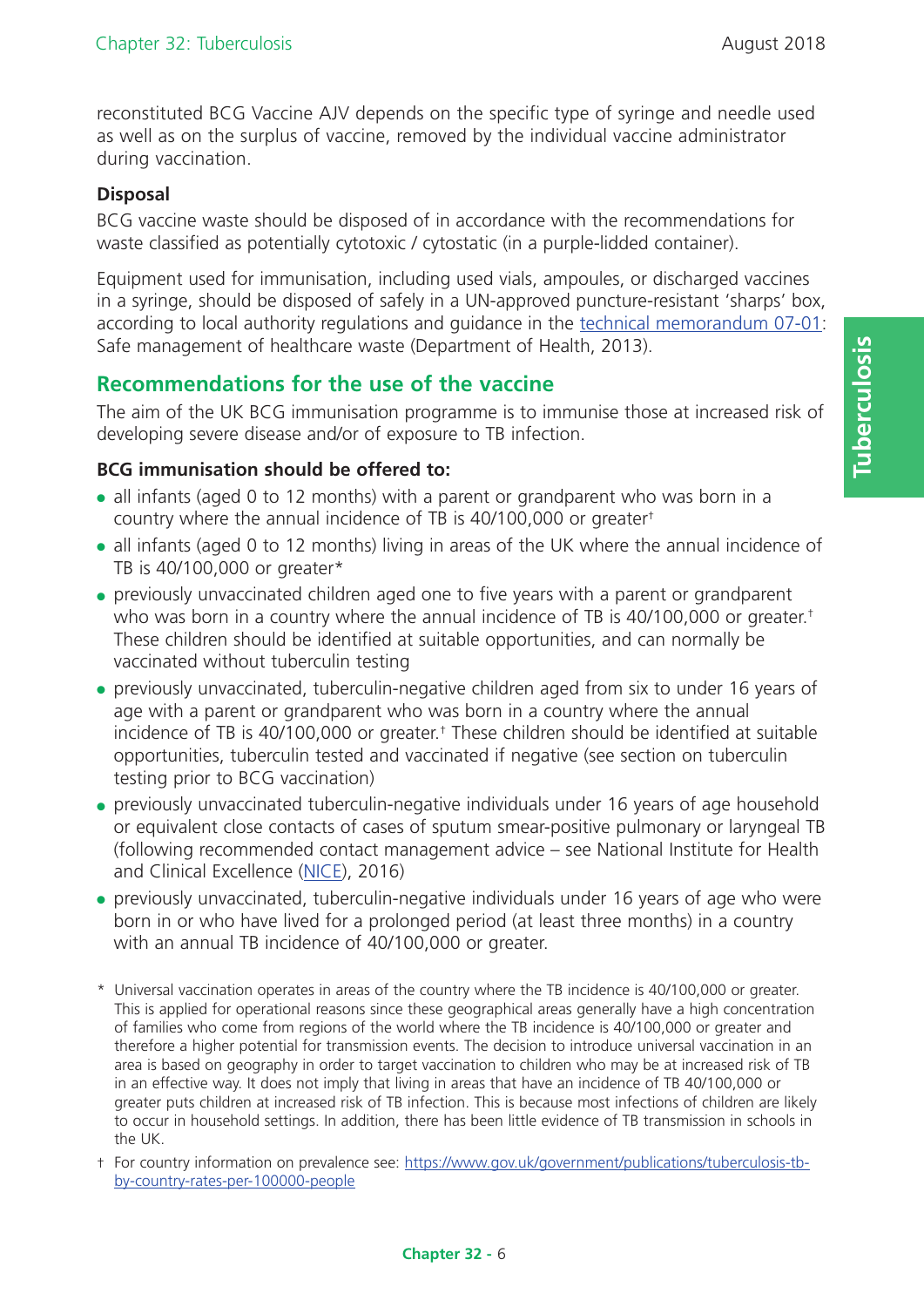# **Individuals at occupational risk**

People in the following occupational groups, with direct TB patient contact or contact with infectious materials, should be vaccinated with BCG.

- 1.Healthcare worker (HCW) or laboratory worker, who has either direct contact with TB patients or with potentially infectious clinical materials or derived isolates.
- 2. Veterinary and staff such as abattoir workers who handle animals or animal materials, which could be infected with TB.

BCG is recommended for unvaccinated, tuberculin-negative individuals in these occupations. BCG efficacy data in adults over the age of 35 years is scarce. Nevertheless, because these groups have a high exposure risk, and given the absence of safety concerns, it is likely that benefits outweigh risks for vaccinating individuals over the age of 35 years with BCG. In addition, there are a number of occupational groups who are working with persons at higher risk of acquiring TB. These include staff working with prisoners, homeless persons, persons with drug and alcohol misuse and those who work with refugees and asylum seekers. BCG vaccination may also be considered for these groups.

It should be noted that the risk of exposure of HCWs other than those listed in the category above is unlikely to exceed the background risk of TB the general population and therefore vaccination is not routinely required.

#### **Travellers and those going to reside abroad**

BCG may be required for previously unvaccinated, tuberculin-negative individuals according to the destination and the nature of travel (Cobelens *et al*., 2000) (Abubakar *et al.,* 2011).

The risk of a traveller acquiring TB infection depends on several factors including the incidence of TB in that country, the duration of travel, the degree of contact with the local population, the work setting of the traveller (if any), the reason for travel and the susceptibility and age of the traveller. The risk of tourists acquiring TB infection is low and BCG is not required if no other factors are present.

The vaccine is recommended for the following groups of people travelling for more than three months to a country where the annual incidence of TB is 40/100,000 or greater and/ or where the risk of Multi Drug Resistant -TB (MDR-TB) is high†:

- those under 16 years who are travelling to stay with friends / family or local people
- HCWs in settings that are of high risk of exposure to patients diagnosed with TB, particularly MDR-TB

† For country information with high rates of MDR-TB see: http://www.who.int/tb/publications/global\_report/en/

## **Individual requests for BCG vaccination**

People seeking vaccination for themselves or their children should be assessed for specific risk factors for TB. Those without risk factors should not be offered BCG vaccination but should be advised of the current policy and given written information. Further information is available at https://www.gov.uk/government/collections/immunisation#tuberculosis. People with risk factors should be tuberculin tested and offered BCG vaccination according to local service arrangements.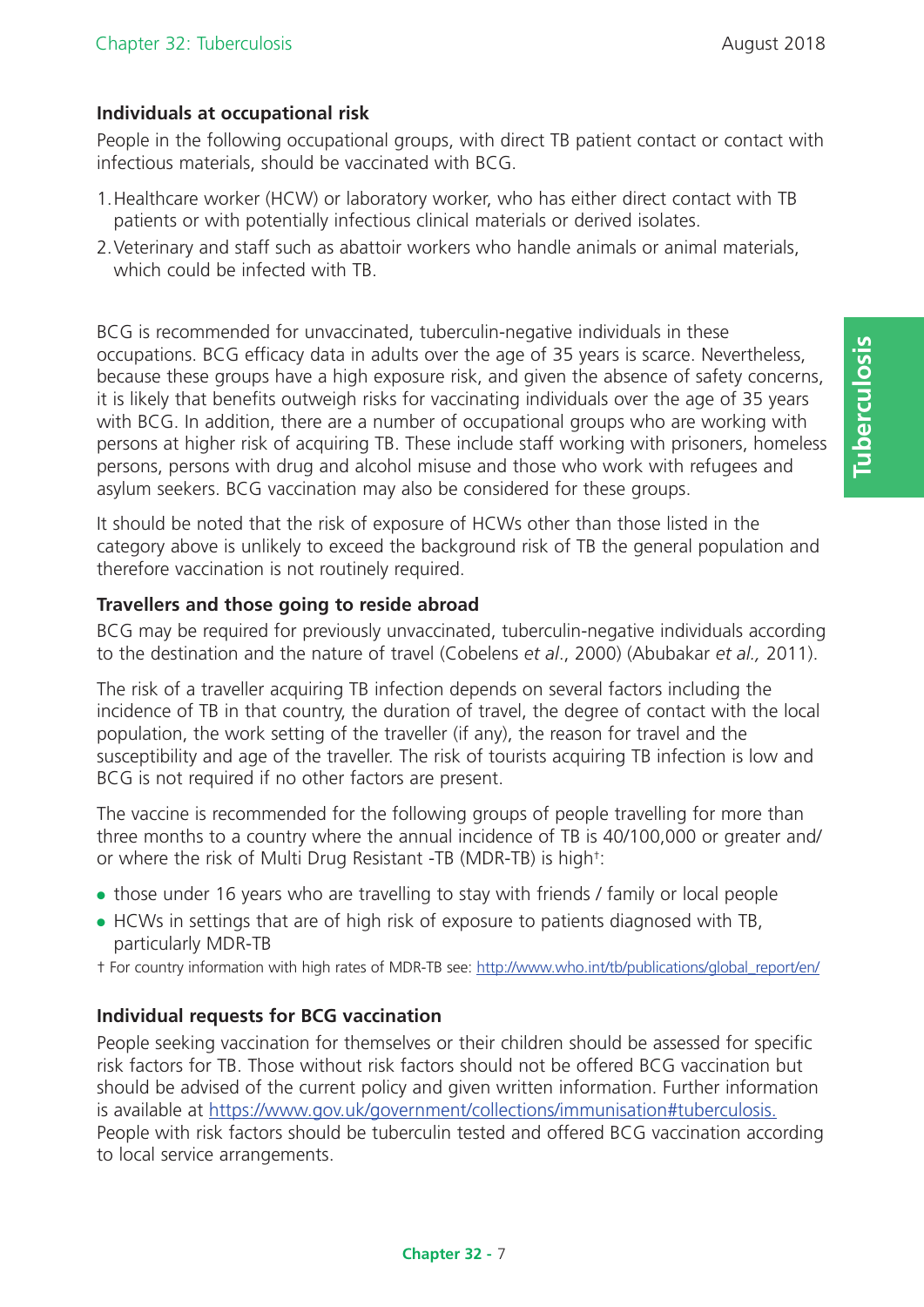# **Repeat BCG vaccination**

Although the protection afforded by BCG vaccine may wane with time, there is no evidence that repeat vaccination offers significant additional protection and therefore repeat BCG vaccination is not recommended.

# **Contraindications**

The vaccine should not be given to:

- those who have already had a BCG vaccination
- those with a past history of TB
- those with an induration of 5mm or more following Mantoux (AJV) tuberculin skin testing
- those who have had a confirmed anaphylactic reaction to a component of the vaccine
- children less than two years of age in a household where an active TB case is suspected or confirmed
- infants born to a mother who received immunosuppressive biological therapy during pregnancy (see below)
- Those who are receiving, or have received in the past 6 months,
	- immunosuppressive chemotherapy or radiotherapy for malignant disease or nonmalignant disorders
	- immunosuppressive therapy for a solid organ transplant (with exceptions, depending upon the type of transplant and the immune status of the patient)
- Those who are receiving or have received in the past 12 months
	- immunosuppressive biological therapy (e.g. anti-TNF therapy such as alemtuzumab, ofatumumab and rituximab) unless otherwise directed by a specialist.
- Those who are receiving or have received in the past 3 months immunosuppressive therapy including:
	- Adults and children on high-dose corticosteroids (>40mg prednisolone per day or >2mg/kg/day in children under 20kg) for more than 1 week
	- Adults and children on lower dose corticosteroids (>20mg prednisolone per day or >1mg/kg/day in children under 20kg) for more than 14 days
	- non-biological oral immune modulating drugs e.g. methotrexate >25mg per week, azathioprine >3.0mg/kg/day or 6-mercaptopurine >1.5mg/kg/da
	- for children on non-biological oral immune modulating drugs (except those on low doses, refer to chapter 6), specialist advice should be sought prior to vaccination

For further information see Chapter 6 – Contraindications and special considerations

BCG vaccine is absolutely contraindicated in all HIV-positive persons regardless of CD4 cell count, ART use, viral load, and clinical status (BHIVA 2015). Infants born to HIV positive mothers should only be given BCG vaccination when the exclusively formula-fed infant is confirmed HIV uninfected at 12–14 weeks. However, infants considered at low risk of HIV transmission (maternal VL <50 HIV RNA copies/mL at or after 36 weeks' gestation) but with a high risk of tuberculosis exposure may be given BCG at birth (British HIV Association 2014).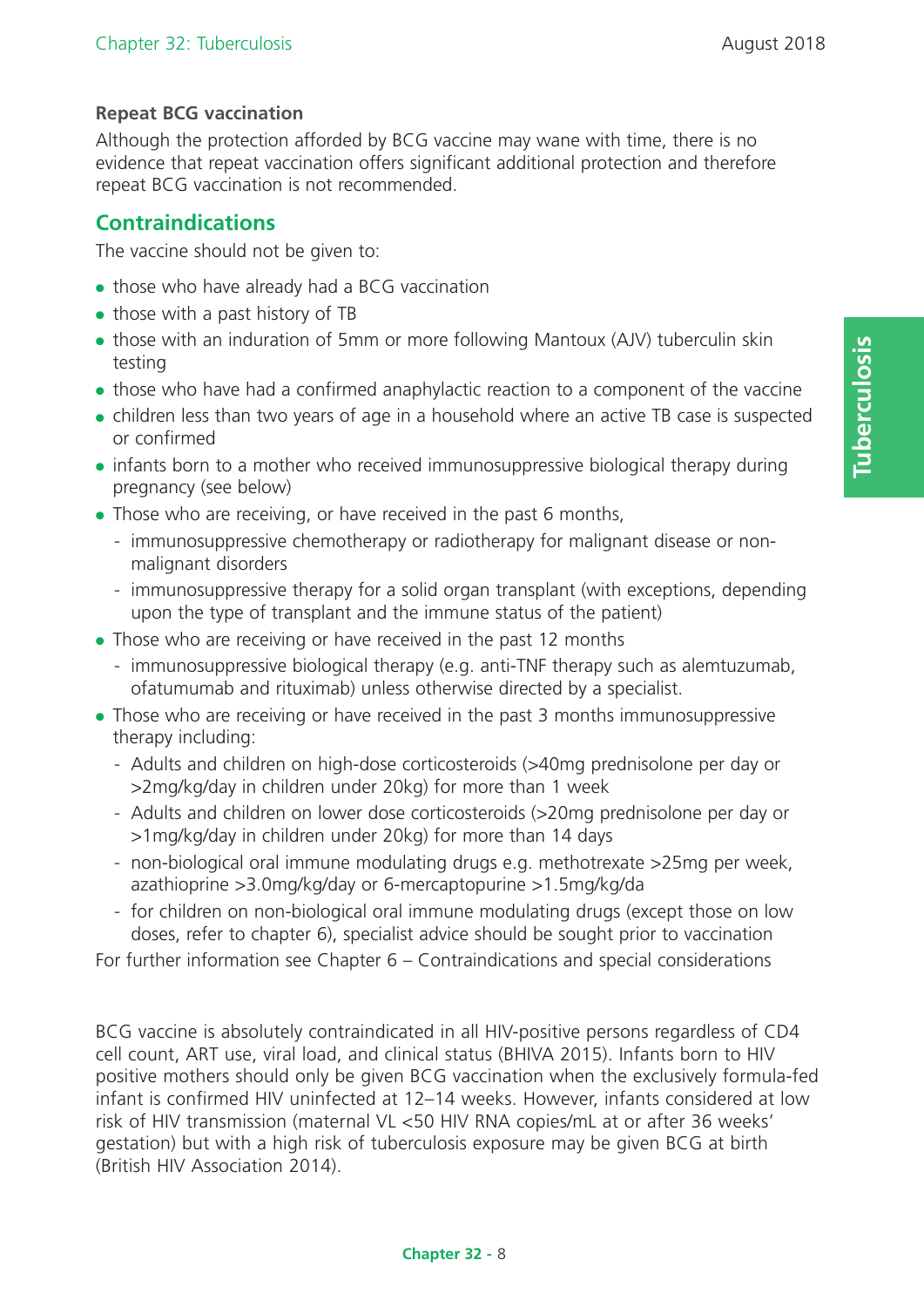**Tuberculosis**

**Tuberculosis** 

Some cases of fatal BCG infection in infants after in utero exposure to TNF  $\alpha$  antagonist have been reported through the Yellow Card scheme. Immunisation with live vaccines, including BCG, should be delayed for 6 months in children born of mothers who were on immunosuppressive biological therapy during pregnancy. If there is any doubt as to whether an infant due to receive a live attenuated vaccine may be immunosuppressed due to the mother's therapy, including exposure through breast-feeding, specialist advice should be sought.

For further information see Chapter 6 – Contraindications and special considerations

# **Precautions**

Minor illnesses without fever or systemic upset are not valid reasons to postpone immunisation.

If an individual is acutely unwell, immunisation should be postponed until they have fully recovered. This is to avoid confusing the differential diagnosis of any acute illness by wrongly attributing any sign or symptoms to the adverse effects of the vaccine.

Individuals with generalised septic skin conditions should not be vaccinated. If eczema exists, an immunisation site should be chosen that is free from skin lesions.

#### **Pregnancy and breast-feeding**

BCG vaccination should not be given during pregnancy. Even though no harmful effects of BCG vaccination on the foetus have been observed, further studies are needed to prove its safety (WHO 2004).

Breast-feeding is not a contraindication to BCG, however if there is any doubt as to whether an infant due to receive BCG vaccine may be immunosuppressed due to the mother's therapy, including exposure through breastfeeding, specialist advice should be sought.

#### **Premature infants**

It is important that premature infants have their immunisations at the appropriate chronological age, according to the schedule. The potential risk of apnoea and the need for respiratory monitoring for 48-72h should be considered when administering to very premature infants (born ≤ 28 weeks of gestation) and particularly for those with a previous history of respiratory immaturity. As the benefit of vaccination is high in this group of infants, vaccination should not be withheld or delayed.

## **Previous BCG vaccination**

BCG should not be administered to previously vaccinated individuals as there is an increased risk of adverse reactions and no evidence of additional protection. Evidence of a previous BCG vaccination includes: documentary evidence; a clear, reliable history of vaccination; or evidence of a characteristic scar.

## **Determining a reliable history of BCG vaccination may be complicated by:**

- absent or limited documentary evidence
- unreliable recall of vaccination
- absence of a characteristic scar in some individuals vaccinated intradermally
- absence of a scar in a high proportion of individuals vaccinated percutaneously
- use of non-standard vaccination sites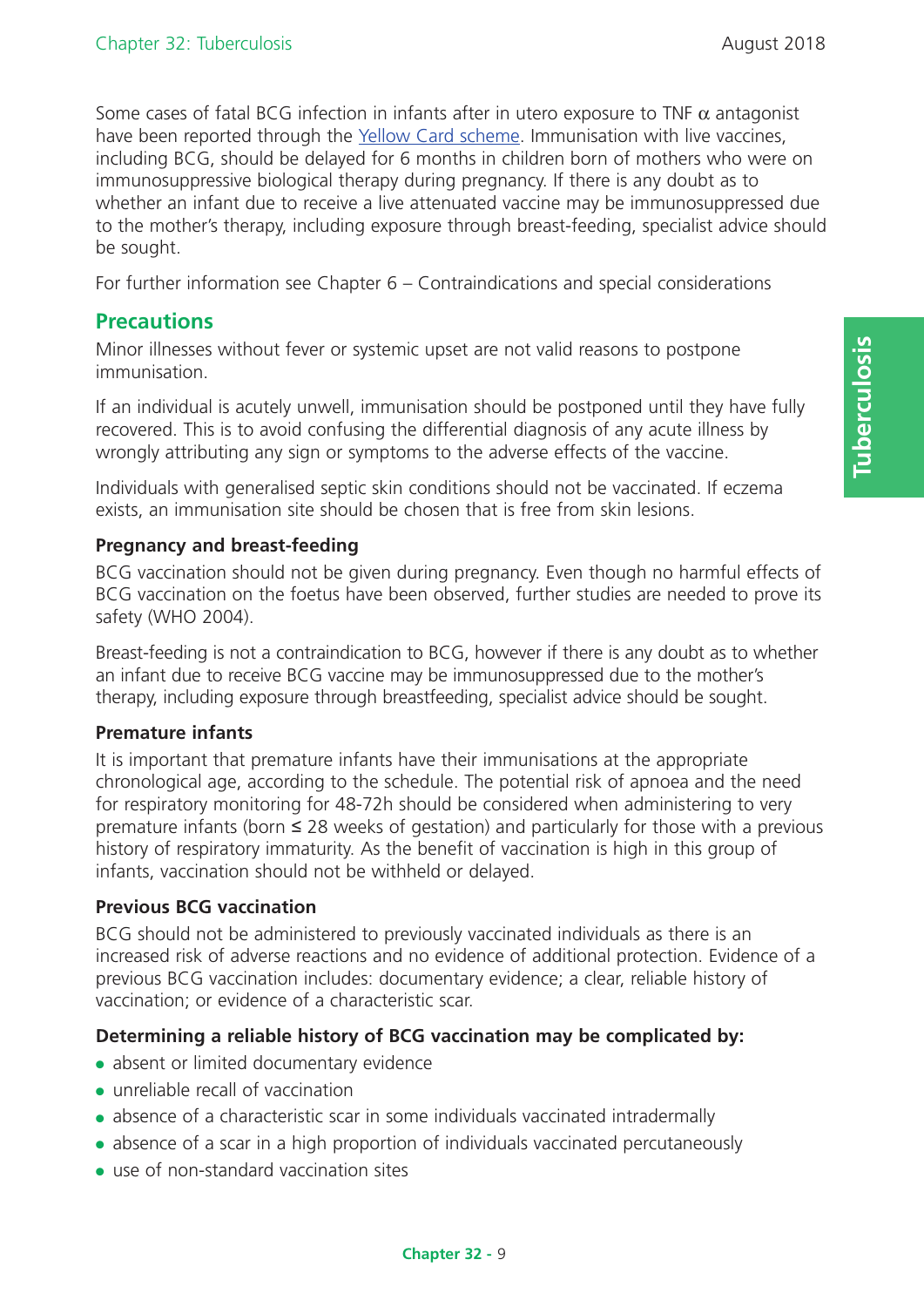Individuals with an uncertain history of prior BCG vaccination should be tuberculin tested before being given BCG. The final decision whether to offer BCG, where there is a possible history of previous vaccination but no proof, must balance the risk of possible revaccination against the potential benefit of vaccination and the individual's risk of exposure to TB, particularly in an occupational setting.

#### **Immunisation reaction and care of the immunisation site**

The expected reaction to successful BCG vaccination, seen in 90 to 95% of recipients, is induration at the injection site followed by a local lesion which starts as a papule two or more weeks after vaccination. It may ulcerate and then slowly subside over several weeks or months to heal, leaving a small, flat scar. It may also include enlargement of a regional lymph node to less than 1cm.

It is not necessary to protect the site from becoming wet during washing and bathing. The injection site is best left uncovered to facilitate healing. The ulcer should be encouraged to dry, and abrasion (by tight clothes, for example) should be avoided. Should any oozing occur, a temporary dry dressing may be used until a scab forms. It is essential that air is not excluded. If absolutely essential (e.g. to permit swimming), an impervious dressing may be used but it should be applied only for a short period as it may delay healing and cause a larger scar. The possibility of bacterial superinfection in a discharging lesion should be considered.

Further observation after routine vaccination with BCG is not necessary, other than as part of monitoring of the quality of the programme, nor is further tuberculin testing recommended.

# **Adverse reactions**

Severe injection site reactions, large, local discharging ulcers, abscesses and keloid scarring are most commonly caused by faulty injection technique, excessive dosage or vaccinating individuals who are tuberculin positive. It is essential that all health professionals are properly trained in all aspects of the process involved in tuberculin skin tests and BCG vaccination.

#### **Other adverse reactions**

Adverse reactions to the vaccine include headache, fever and enlargement of a regional lymph node to greater than 1cm, which may ulcerate.

Allergic reactions (including anaphylactic reactions), more severe local reactions such as abscess formation, and disseminated BCG complications (such as osteitis or osteomyelitis) are rare and should be managed by a specialist.

All serious or unusual adverse reactions possibly associated with BCG vaccination (including abscess and keloid scarring) should be recorded and reported to the Commission on Human Medicines through the Yellow Card scheme, and vaccination protocols and techniques should be reviewed. Every effort should be made to recover and identify the causative organism from any lesion constituting a serious complication.

#### **Management of adverse reactions**

Individuals with severe local reactions (ulceration greater than 1cm, caseous lesions, abscesses or drainage at the injection site) or with regional suppurative lymphadenitis with draining sinuses following BCG vaccination should be referred to a TB physician or paediatrician for investigation and management.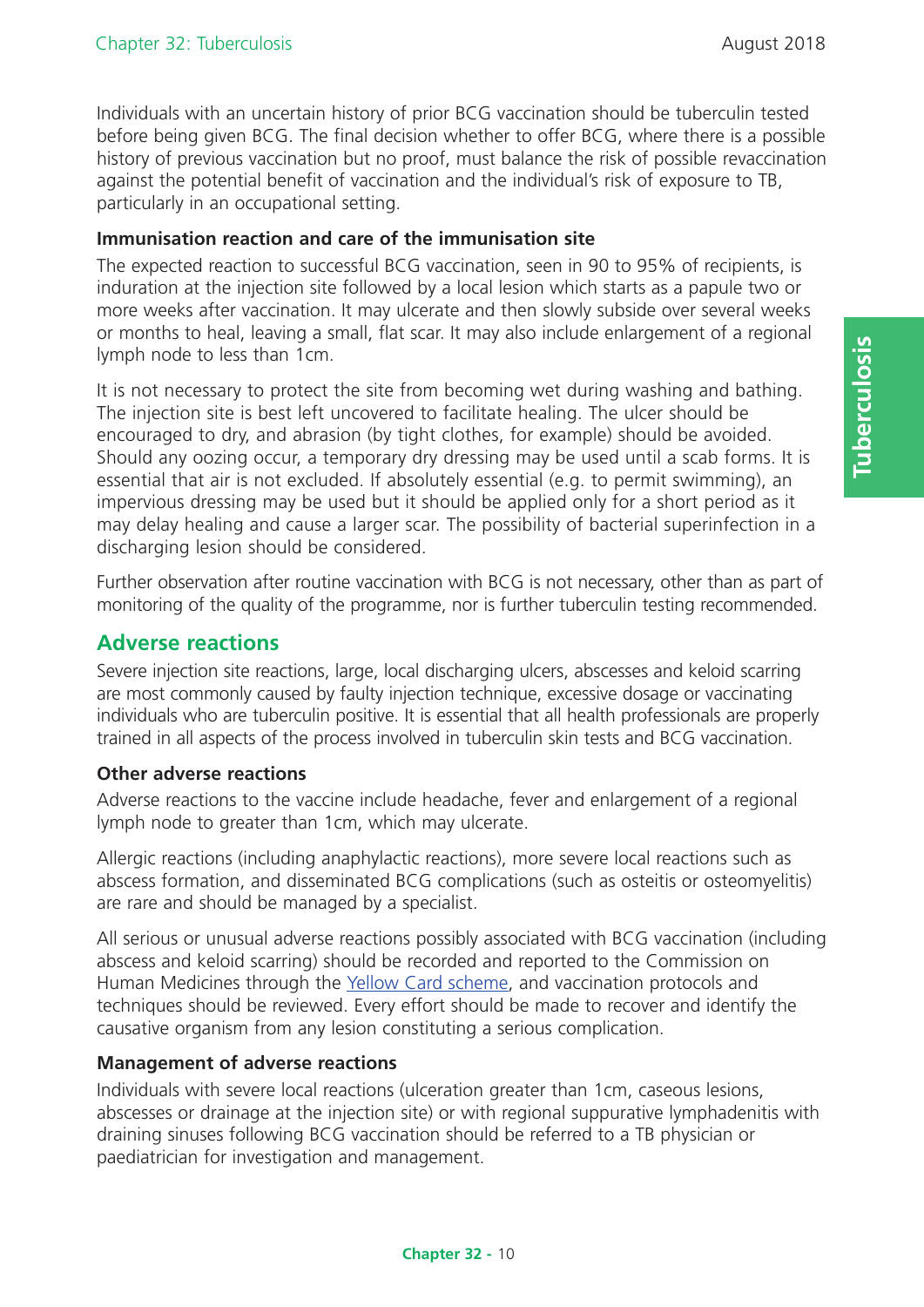An adherent, suppurating or fistulated lymph node may be aspirated, and left to heal (Cuello-Garcia *et al*., 2013) (Hart *et al*., 2013). There is little evidence to support the use of either locally instilled anti-mycobacterial agents or systemic treatment of patients with severe persistent lesions.

Disseminated BCG infection should be referred to a TB physician or paediatrician for specialist advice and will normally require systemic anti-TB treatment following current guidance for managing *M. bovis* infection (Joint Tuberculosis Committee of the British Thoracic Society, 2000, and NICE, 2016).

BCG, like all strains of M. *bovis,* is intrinsically resistant to pyrazinamide. In vitro testing has shown that BCG is susceptible to Rifampicin and although some strains of BCG demonstrate low-level resistance to isoniazid, this may not be clinically significant. Clinicians treating cases of infection with BCG strains are advised to seek specialist advice*.*

#### **Overdose**

Overdose increases the risk of a severe local reaction and suppurative lymphadenitis, and may lead to excessive scar formation. The extent of the reaction is likely to depend on whether any – and how much – of the vaccine was injected subcutaneously or intramuscularly instead of intradermally.

Any incident resulting in administration of an overdose of BCG vaccine should be documented according to local policy. The vaccine recipient or their carer and the local TB physician/paediatrician should be informed. The clinician should decide whether preventive chemotherapy is indicated and ensure arrangements are made for appropriate monitoring for early signs of an adverse reaction.

# **Tuberculin skin testing prior to BCG immunisation – the Mantoux test**

**BCG should not be administered to an individual with a positive tuberculin test – it is unnecessary and may cause a more severe local reaction. Those with a Mantoux (AJV) tuberculin skin test induration of 5mm and greater should be referred to a TB clinic for assessment of the need for further investigation and treatment**

A tuberculin skin test is necessary prior to BCG vaccination for:

- all individuals aged six years or over
- infants and children under six years of age with a history of residence or prolonged stay (more than three months) in a country with an annual TB incidence of 40/100,000 or greater
- those who have had close contact with a person with known TB
- those who have a family history of TB within the last five years

BCG can be given up to three months following a negative tuberculin test.

The Mantoux test is used as a screening test for tuberculosis infection or disease and as an aid to diagnosis. The local skin reaction to tuberculin purified protein derivative (PPD) injected into the skin is used to assess an individual's sensitivity to tuberculin protein. The greater the reaction, the more likely it is that an individual is infected or has active TB disease.

**The standard test for use in the UK is the Mantoux test using 2TU/0.1ml tuberculin PPD.**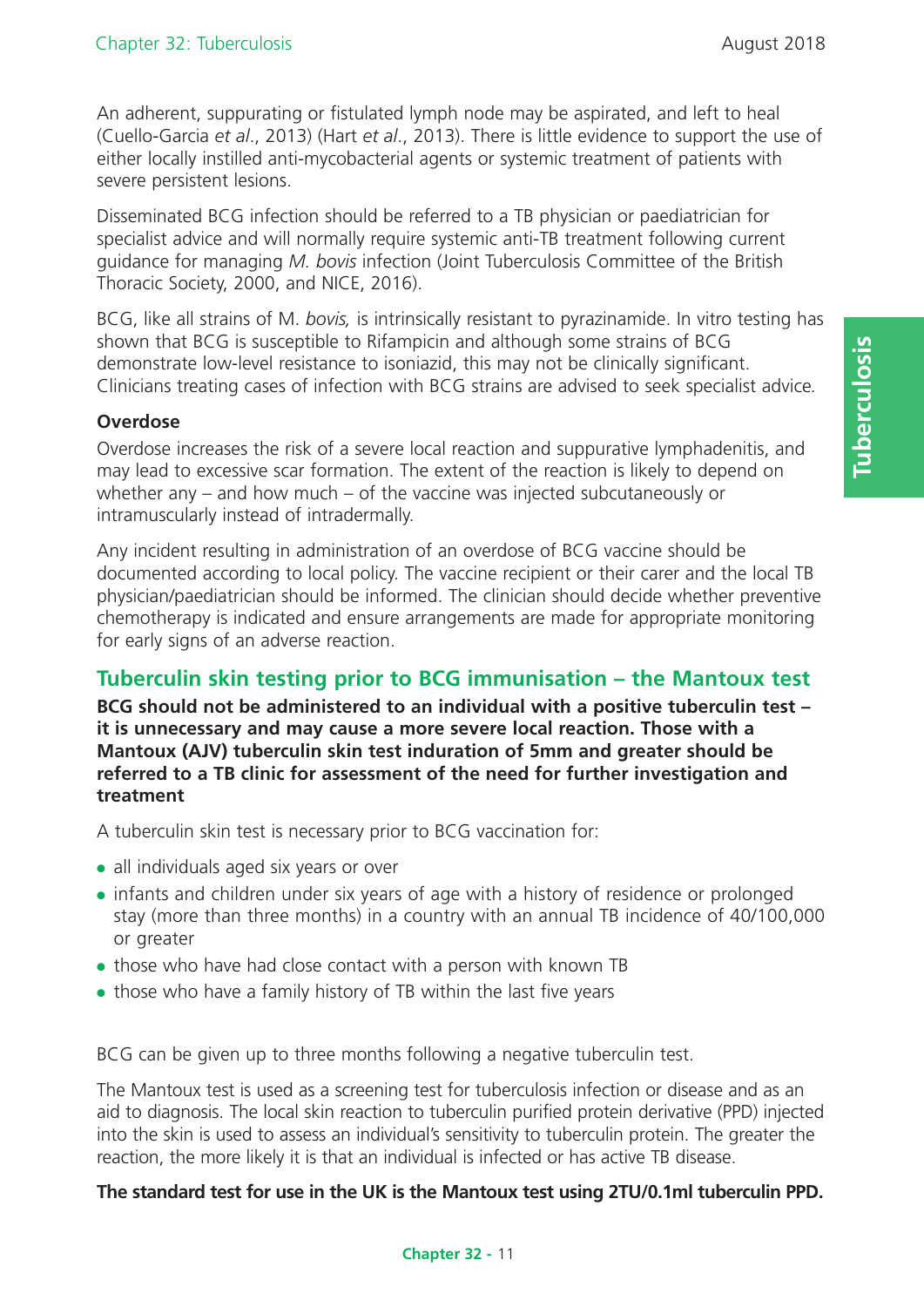## **Purified protein derivative**

#### **Storage**

Tuberculin PPD AJV should be stored in the original packaging at +2˚C to+8˚C and protected from light. Freezing may cause loss of activity.

#### **Presentation**

Tuberculin PPD used in the UK is supplied by AJ Vaccines is a sterile preparation made from a culture of seven selected strains of *M. tuberculosis.* It is available as a clear colourless to light yellow solution for injection. It is supplied in a glass vial with a chlorobutyl rubber stopper that does not contain latex

#### **Dosage**

0.1ml of the appropriate tuberculin PPD preparation.

In the UK, the standard concentration of Purified Protein Derivative (PPD) 2TU/0.1ml is used for routine Mantoux testing to identify latent TB infection among contacts of active TB cases, migrants and in individuals prior to immunosuppressive therapy.

Where the first Mantoux test (PPD 2TU) is negative (less than 5 mm in diameter) and a retest is considered appropriate for clinical purposes (e.g. in immunocompromised patients/ contacts where the Mantoux test response is considered less than reliable), PHE recommends using Interferon Gamma Release Assay (IGRA) testing together with a Mantoux test using PPD 2TU.

Additional information on IGRA testing is available at: https://www.gov.uk/government/ publications/tuberculosis-tb-interferon-gamma-release-assay-tests

#### **Administration of the Mantoux test**

In all cases, the Mantoux test should be administered intradermally (sometimes referred to as intracutaneous administration) normally on the flexor surface of the left forearm at the junction of the upper third with the lower two-thirds.

If the skin is visibly dirty it should be washed with soap and water. The Mantoux test is performed using the 0.1ml tuberculin syringe or, alternatively, a 1ml graduated syringe fitted with a short bevel 26G (0.45mm 10mm) needle. A separate syringe and needle must be used for each subject to prevent cross-infection. 0.1ml of PPD should be drawn into the tuberculin syringe and the 25G or 26G short bevelled needle attached to give the injection. The needle must be attached firmly and the intradermal injection administered with the bevel uppermost.

The operator stretches the skin between the thumb and forefinger of one hand and with the other slowly inserts the needle, with the bevel upwards, about 3mm into the superficial layers of the dermis almost parallel with the surface. The needle can usually be seen through the epidermis. A correctly given intradermal injection results in a tense, blanched, raised bleb, and considerable resistance is felt when the fluid is being injected. A bleb is typically of 7mm diameter following 0.1ml intradermal injection. If little resistance is felt when injecting and a diffuse swelling occurs as opposed to a tense, blanched bleb, the needle is too deep. The needle should be withdrawn and reinserted intradermally.

Mantoux tests can be undertaken at the same time as inactivated vaccines are administered. Live viral vaccines can suppress the tuberculin response, and therefore testing should not be carried out within four weeks of having received an injectable live viral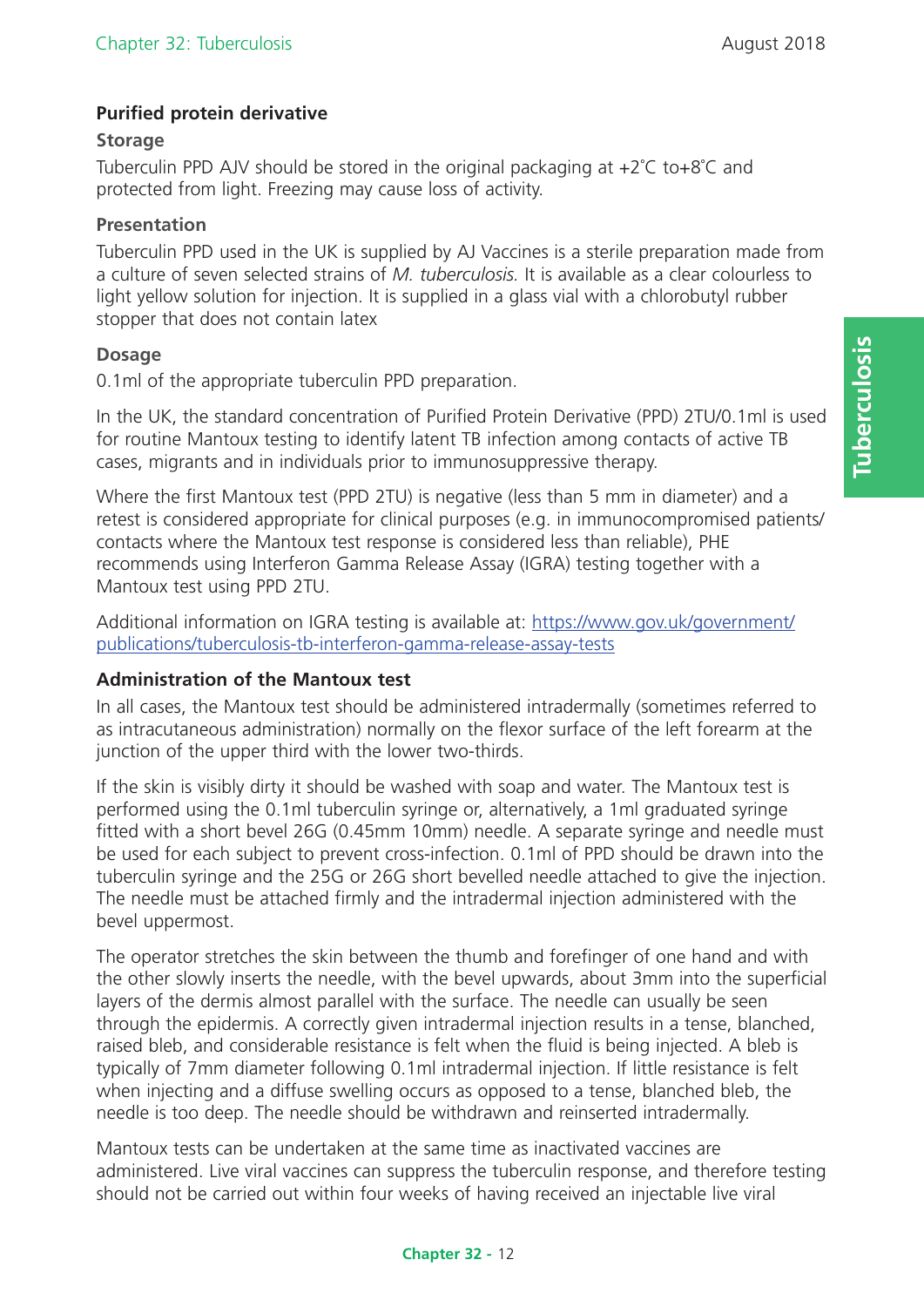vaccine such as MMR. Where MMR is not required urgently it should be delayed until the Mantoux has been read (see below).

## **Disposal**

Equipment used for Mantoux testing, including used vials or ampoules, should be disposed of at the end of a session by sealing in a proper, puncture-resistant 'sharps' box (UN-approved, BS 7320).

#### **Reading the Mantoux test**

The results should be read 48 to 72 hours after the test is taken, but a valid reading can usually be obtained up to 96 hours later. The transverse diameter of the area of induration at the injection site is measured with a ruler and the result recorded in millimetres. As several factors affect interpretation of the test, the size of the induration should be recorded and NOT just as a negative or positive result. The area of erythema is irrelevant.

There is some variability in the time at which the test develops its maximum response. The majority of tuberculin-sensitive subjects will be positive at the recommended time of reading. A few, however, may have their maximum response just before or after the standard time.

#### **Interpretation of the Mantoux test**

For convenience, responses to the Mantoux test are divided as follows:

| <b>Diameter of induration</b> | Interpretation                                                         | <b>Action</b>                                                                                                                                    |
|-------------------------------|------------------------------------------------------------------------|--------------------------------------------------------------------------------------------------------------------------------------------------|
| Less than 5mm                 | Negative - no significant<br>hypersensitivity to<br>tuberculin protein | Previously unvaccinated<br>individuals may be given<br>BCG provided there are no<br>contraindications                                            |
| 5mm or greater *              | Positive – hypersensitive to<br>tuberculin protein                     | BCG vaccination should not<br>be given<br>The individual should be<br>referred for further<br>investigation in line with<br><b>NICE</b> guidance |

\*Prior BCG may lead to a weakly positive tuberculin skin test results. However, economic modelling by NICE suggests that the treatment for latent TB of all Mantoux tests positive individuals irrespective of prior BCG is cost effective.

For the purpose of assessing whether an individual might benefit from BCG vaccination, a positive Mantoux test or interferon gamma release assay (IGRA) indicating prior sensitization is an indication not to administer BCG. A Mantoux with an induration of less than 5 mm would indicate that a person would benefit from BCG, while a negative interferon gamma release assay should not be used as the sole basis for a decision to give BCG. In the absence of a Mantoux test, persons with negative IGRA results should only be given BCG in the absence of a documented record of prior BCG, a BCG scar or reliable history of BCG vaccination.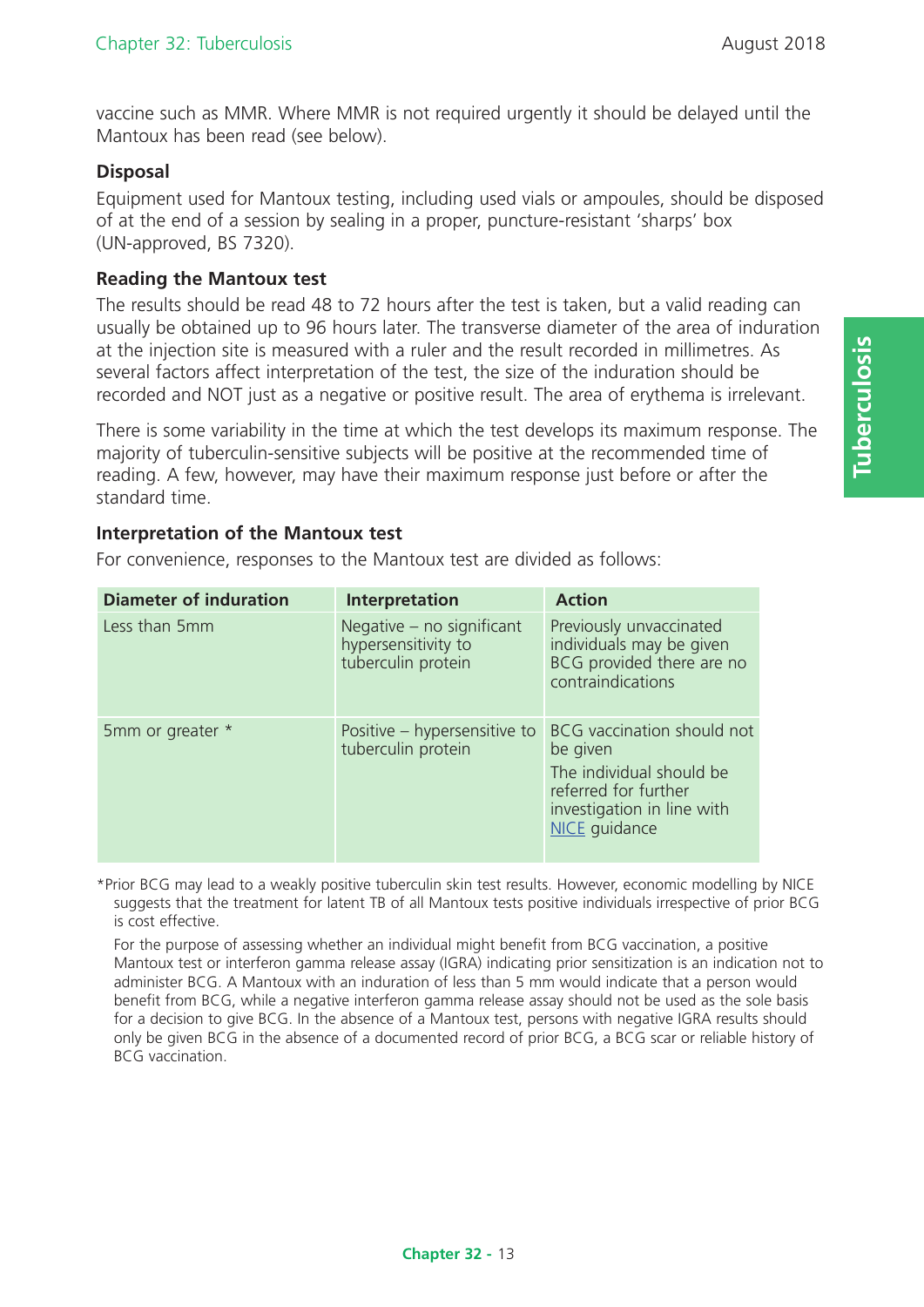# **Factors affecting the result of the tuberculin test**

The reaction to tuberculin protein may be suppressed by the following:

- $\bullet$  glandular fever
- viral infections such as measles and varicella zoster (chickenpox) but NOT upper respiratory tract infections or gastroenteritis (Starr *et al*.,1964) (Mitchell *et al*.,1935)
- live viral vaccines (tuberculin testing should not be carried out within four weeks of having received an injectable live viral vaccine)
- $\bullet$  sarcoidosis
- corticosteroid therapy
- immunosuppression due to disease or treatment, including HIV infection

Subjects who have a negative test but who may have had a significant infection (such as measles, varicella zoster (chickenpox), scarlet fever, glandular fever) at the time of testing or at the time of reading should be re-tested two to three weeks after clinical recovery before being given BCG. If a second tuberculin test is necessary it should be carried out on the other arm: repeat testing at one site may alter the reactivity either by hypo- or more often hyper-sensitising the skin, and a changed response may reflect local changes in skin sensitivity only.

# **Management of contacts of Pulmonary/laryngeal TB**

Household contact or contacts with exposure equivalent to that of household contacts or equivalent contacts of cases of sputum smear-positive pulmonary or laryngeal TB should be managed in line with NICE quidance.

Children less than two years of age who have contact with a smear-positive case of pulmonary or laryngeal TB should be given chemoprophylaxis immediately, even if their initial tuberculin skin test is negative and then tuberculin tested after six weeks. If the skin test is negative, BCG vaccine is given

New born babies who are contacts of a TB case that is not smear positive should be immunised with BCG immediately.

# **Supplies**

BCG vaccine is available in England, Wales and Scotland from:

ImmForm Tel: 0844 376 0040.

Website: www.immform.dh.gov.uk

If not already registered on ImmForm you will need register in good time before placing an order.

In Northern Ireland, supplies should be obtained under the normal childhood vaccines distribution arrangements, details of which are available by contacting the Regional Pharmaceutical Procurement Service on 028 9442 4089.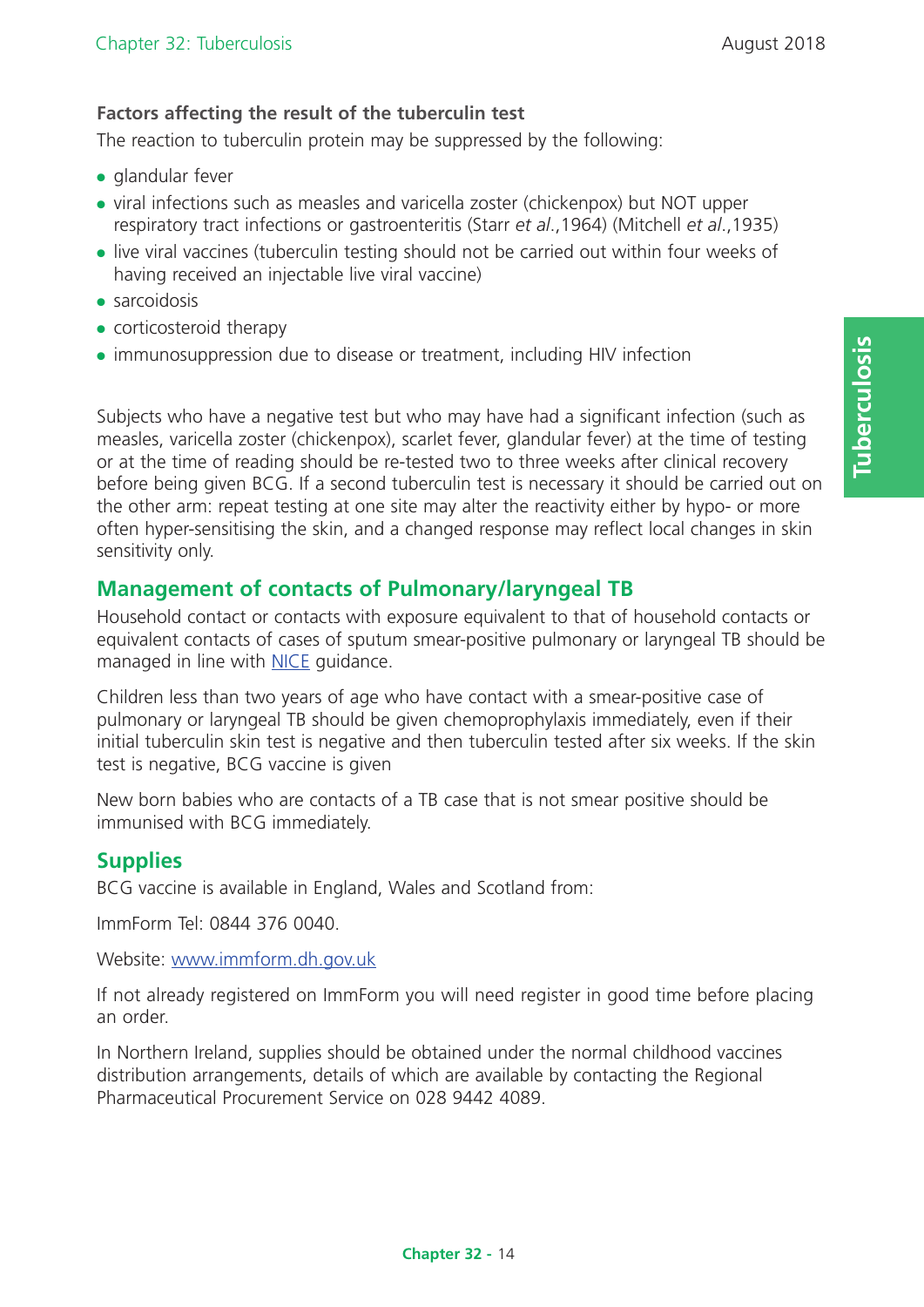# **References**

Abubakar I, Matthews T, Harmer D, Okereke E, Crawford K, Hall T, Collyns T, Smith G, Barrett A, Baugh S. Assessing the effect of foreign travel and protection by BCG vaccination on the spread of tuberculosis in a low incidence country, United Kingdom, October 2008 to December 2009 . Euro Surveill. 2011;16(12):pii=19826. Available online: http://www.eurosurveillance.org/ViewArticle.aspx?ArticleId=19826

Aronson NE, Santosham M, Comstock GW, Howard RS, Moulton LH, Rhoades ER, et al. Long-term efficacy of BCG vaccine in American Indians and Alaska Natives: a 60-year follow-up study. *Jama* 2004; 291(May 5 (17):2086–91

British HIV Association Guidelines for the Management of HIV Infection in Pregnant Women (2014). Available online from:

http://www.bhiva.org/documents/Guidelines/Pregnancy/2012/BHIVA-Pregnancy-guidelines-update-2014.pdf

BHIVA guidelines on the use of vaccines in HIV-positive adults (2015). Available online from: http://www. bhiva.org/vaccination-guidelines.aspx

Cobelens FG, van Deutekom H, Draayer-Jansen IW *et al.* (2000) Risk of infection with *Mycobacterium tuberculosis* in travellers to areas of high tuberculosis endemicity. *Lancet* 356: 461–5.

Cuello-García CA1, Pérez-Gaxiola G, Jiménez Gutiérrez C (2013) Treating BCG-induced disease in children. Cochrane Database Syst Rev. 2013 Jan 31;(1):CD008300

Global TB report 2016 Available online http://www.who.int/tb/publications/global\_report/en/

Hart N, Broomfield C (2013) Management of BCG Related Lymphadenitis. http://bestbets.org/bets/bet.  $php$ ?id=2449

Joint Tuberculosis Committee of the British Thoracic Society (2000) Control and prevention of tuberculosis in the United Kingdom: Code of Practice 2000. *Thorax* 55: 887–901.

Klein NP, Massolo ML, Greene J *et al.* (2008) Risk factors for developing apnea after immunization in the neonatal intensive care unit. *Pediatrics* 121(3): 463-9.

Medicines and Healthcare products Regulatory Agency. (2016) Drug Safety Update. Available online from: https://www.gov.uk/drug-safety-update/live-attenuated-vaccines-avoid-use-in-those-who-are-clinicallyimmunosuppressed

Mitchell AG , Nelson WE, LeBlanc TJ (1935) Studies in immunity. V. Effect of acute diseases on the reaction of the skin to tuberculin. *Am J Dis Child* 49:695-702,

National Institute for Health and Clinical Excellence (2006) *Tuberculosis: Clinical diagnosis and management of tuberculosis, and measures for its prevention and control* (CG33). www.nice.org.uk/page.aspx?o=CG033.

National Institute for Health and Clinical Excellence (2016) *Tuberculosis: Clinical diagnosis and management of tuberculosis, and measures for its prevention and control* (NG33). Available online from: https://www.nice. org.uk/guidance/ng33/resources/tuberculosis-1837390683589

Nguipdop-Djomo P, Einar H, Rodrigues LC et al. (2016) Duration of BCG protection against tuberculosis and change in effectiveness with time since vaccination in Norway: a retrospective population-based cohort study. *The Lancet Infectious Diseases*, 16 (2): 219 - 226

Ohlsson A and Lacy JB (2004) Intravenous immunoglobulin for preventing infection in preterm and/or lowbirth-weight infants. *Cochrane Database Syst Rev*(1): CD000361.

Pfister RE, Aeschbach V, Niksic-Stuber V *et al.* (2004) Safety of DTaP-based combined immunization in verylow-birth-weight premature infants: frequent but mostly benign cardiorespiratory events. *J Pediatr* 145(1): 58-66.

Pourcyrous M, Korones SB, Arheart KL *et al.* (2007) Primary immunization of premature infants with gestational age <35 weeks: cardiorespiratory complications and C-reactive protein responses associated with administration of single and multiple separate vaccines simultaneously. *J Pediatr* 151(2): 167-72.Public Health England (2016)

Reports of cases of tuberculosis to enhanced tuberculosis surveillance systems: UK, 2000 to 2015.Available online:https://www.gov.uk/government/uploads/system/uploads/attachment\_data/file/555298/TB\_Official\_ Statistics\_2016\_GTW2309.pdf

Public Health England (2015) Revised recommendations for the administration of more than one live vaccine. Available online: https://www.gov.uk/government/uploads/system/uploads/attachment\_data/file/422798/PHE\_ recommendations for administering more than one live vaccine April 2015FINAL .pdf